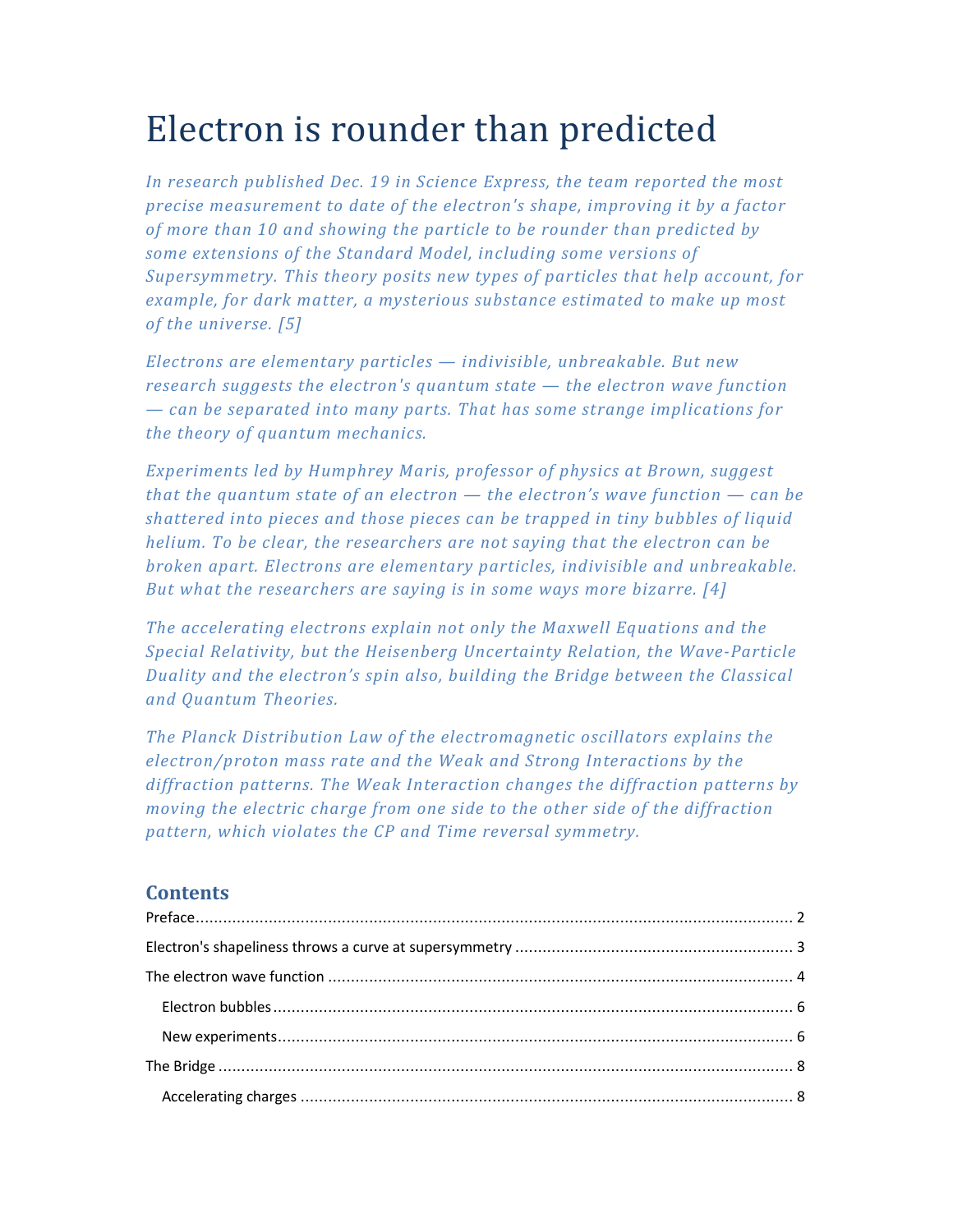#### Author: George Rajna

## **Preface**

In research published Dec. 19 in Science Express, the team reported the most precise measurement to date of the electron's shape, improving it by a factor of more than 10 and showing the particle to be rounder than predicted by some extensions of the Standard Model, including some versions of Supersymmetry. This theory posits new types of particles that help account, for example, for dark matter, a mysterious substance estimated to make up most of the universe. [5]

New research by physicists from Brown University puts the profound strangeness of quantum mechanics in a nutshell — or, more accurately, in a helium bubble. [4]

I think that we have a simple bridge between the classical and quantum mechanics by understanding the Heisenberg Uncertainty Relations. It makes clear that the particles are not point like but have a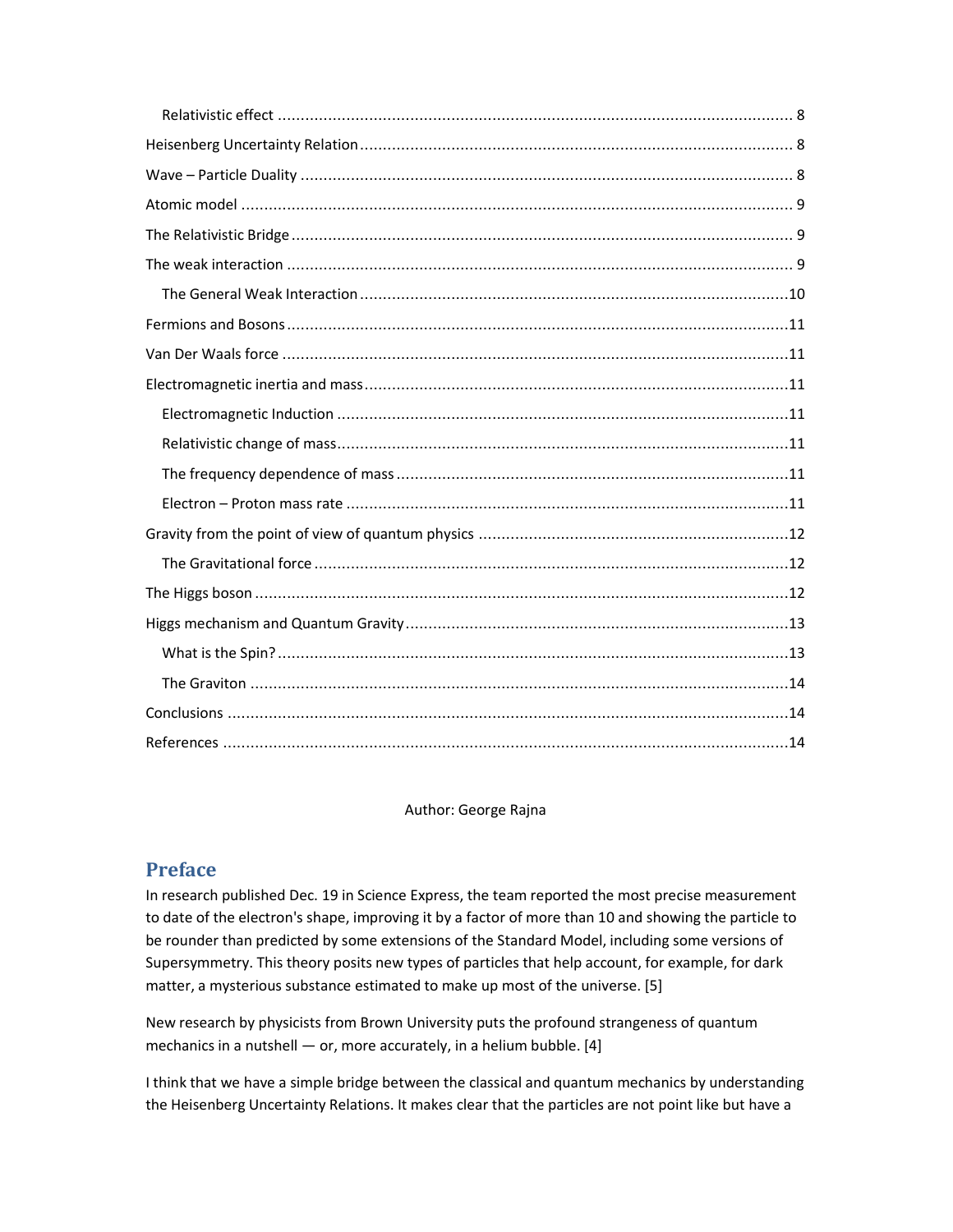dx and dp uncertainty.



# **Electron's shapeliness throws a curve at supersymmetry**

In research published Dec. 19 in Science Express, the team reported the most precise measurement to date of the electron's shape, improving it by a factor of more than 10 and showing the particle to be rounder than predicted by some extensions of the Standard Model, including some versions of Supersymmetry. This theory posits new types of particles that help account, for example, for dark matter, a mysterious substance estimated to make up most of the universe.

Researchers said they have shown that the electron's departure from spherical perfection  $-$  if it exists at all — must be smaller than predicted by many theories proposing particles the Standard Model doesn't account for. If the electron's shape is too round, many of these theories will be proven wrong, they said.

Many variants of Supersymmetry predict a less round shape for the electron than the ACME team found experimentally. If the particles predicted by those versions of Supersymmetry existed, they would have caused greater deformation of the electron, researchers said.

The ACME project looked for a particular deformation in the electron's shape known as an electric dipole moment.

"You can picture the dipole moment as what would happen if you took a perfect sphere, shaved a thin layer off one hemisphere and laid it on top of the other side," said DeMille, who helped establish previous landmark limits in electron deformation. "The thicker the layer, the larger the dipole moment. Now imagine an electron blown up to the size of the earth. Our experiment would have been able to see a layer 10,000 times thinner than a human hair, moved from the southern to the northern hemisphere. But we didn't see it, and that rules out some theories."

The ACME researchers measured the dipole moment using electrons inside the polar molecule thorium monoxide. The molecule's properties amplify the electron's deformation and diminish the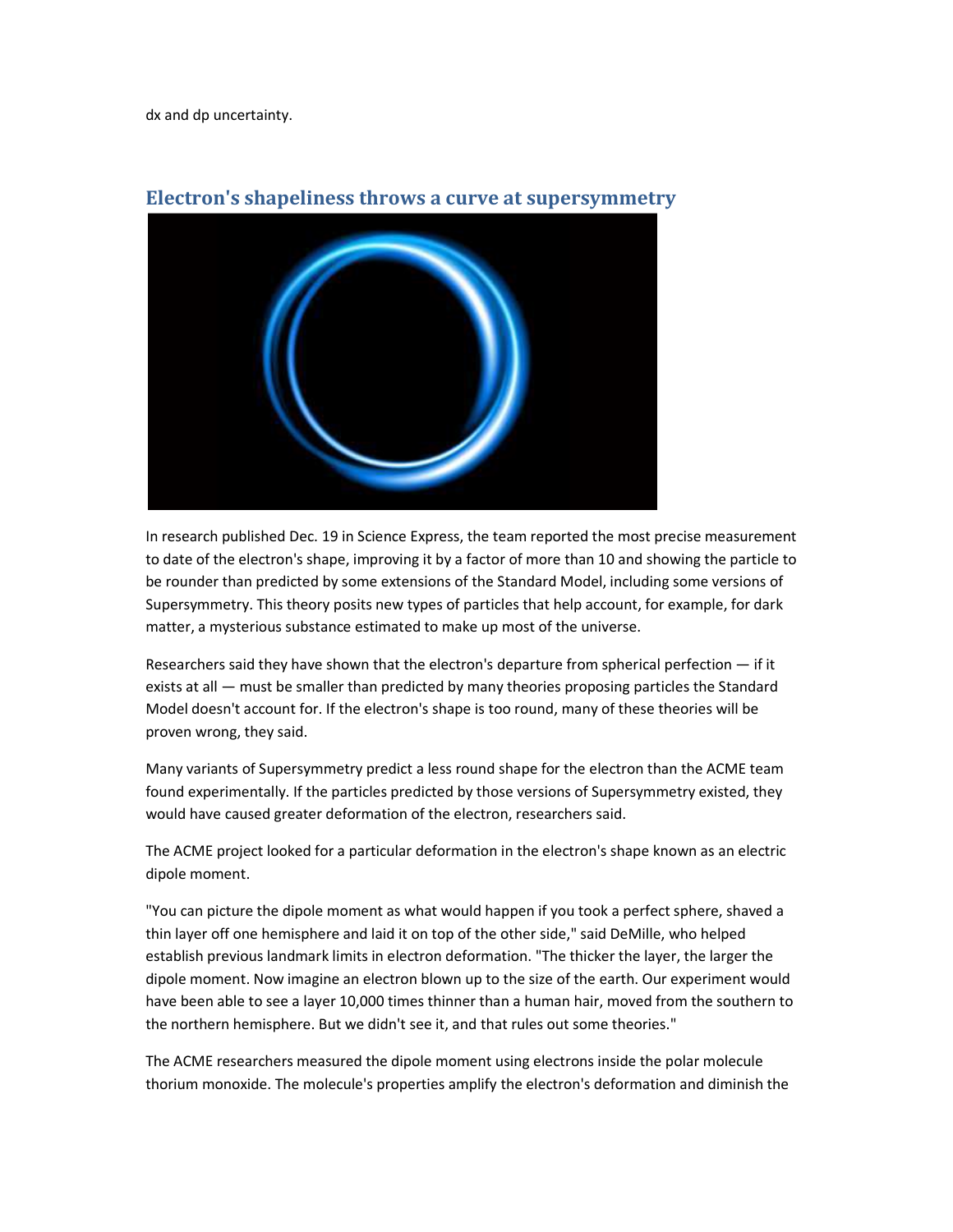possibility of effects that could fool researchers into thinking they had seen a tiny deformation when none exists.

"It is amazing that some of these predicted supersymmetric particles would squeeze the electron into a kind of egg shape," said Harvard's Doyle. "Our experiment is telling us that this just doesn't happen at our level of sensitivity."

Gabrielse, also of Harvard, said: "It's unusual and satisfying that the exquisite precision achieved by our small team in a university lab probes the most fundamental building block of our universe at a sensitivity that complements what is being achieved by thousands at the world's largest accelerator."

The paper is titled "Order of Magnitude Smaller Limit on the Electric Dipole Moment of the Electron."

Co-authors are J. Baron, W.C. Campbell, Y. V. Gurevich, P. W. Hess, N. R. Hutzler, E. Kirilov, I. Kozyryev, B. R. O'Leary, C. D. Panda, M. F. Parsons, E. S. Petrik, B. Spaun, A. C. Vutha, and A. D. West.

The National Science Foundation and the National Institute of Standards and Technology provided support for the research.

## **The electron wave function**

Electrons are elementary particles — indivisible, unbreakable. But new research suggests the electron's quantum state — the electron wave function — can be separated into many parts. That has some strange implications for the theory of quantum mechanics.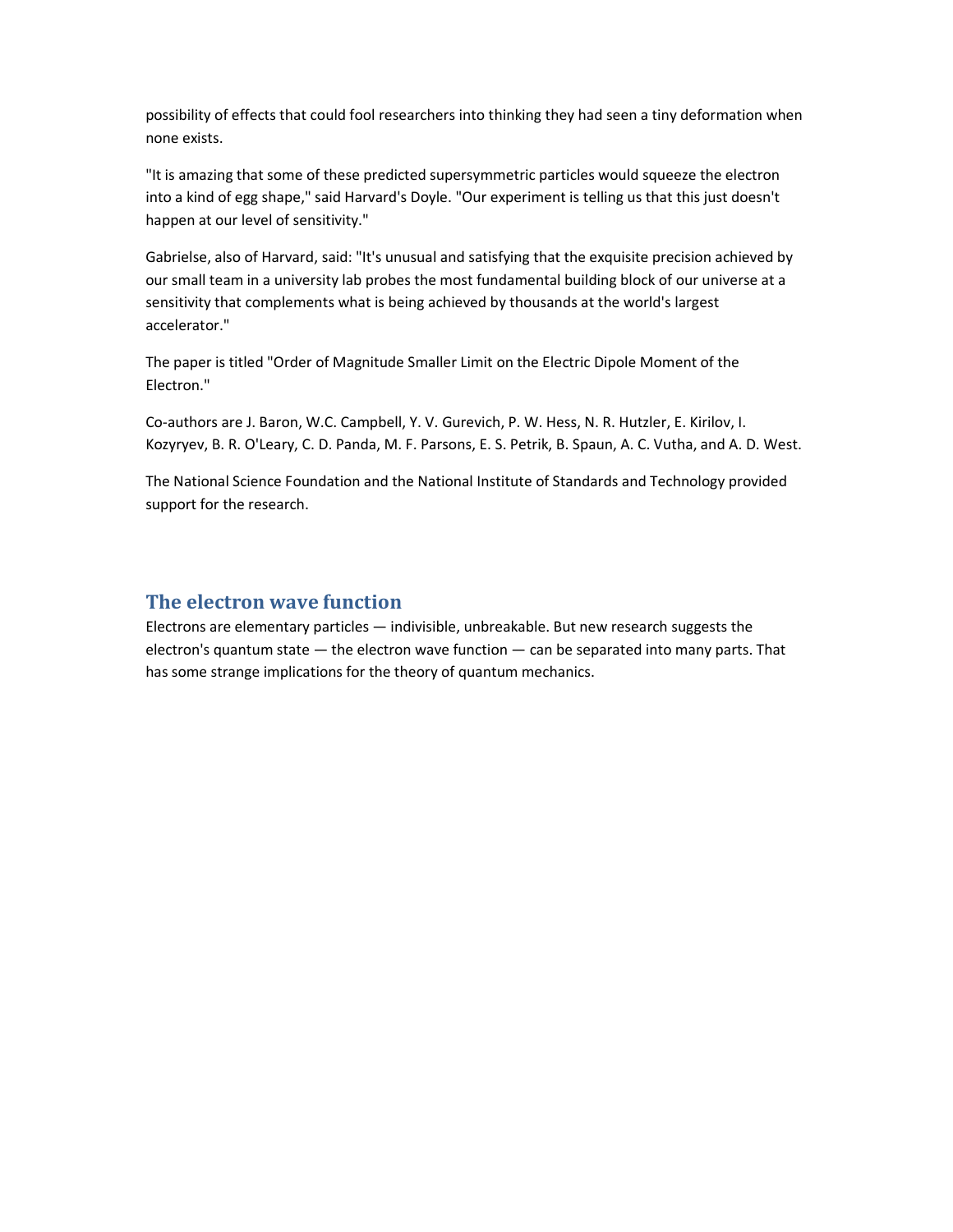

Experiments led by Humphrey Maris, professor of physics at Brown, suggest that the quantum state of an electron - the electron's wave function - can be shattered into pieces and those pieces can be trapped in tiny bubbles of liquid helium. To be clear, the researchers are not saying that the electron can be broken apart. Electrons are elementary particles, indivisible and unbreakable. But what the researchers are saying is in some ways more bizarre.

In quantum mechanics, particles do not have a distinct position in space. Instead, they exist as a wave function, a probability distribution that includes all the possible locations where a particle might be found. Maris and his colleagues are suggesting that parts of that distribution can be separated and cordoned off from each other.

"We are trapping the chance of finding the electron, not pieces of the electron," Maris said. "It's a little like a lottery. When lottery tickets are sold, everyone who buys a ticket gets a piece of paper. So all these people are holding a chance and you can consider that the chances are spread all over the place. But there is only one prize — one electron — and where that prize will go is determined later."

If Maris's interpretation of his experimental findings is correct, it raises profound questions about the measurement process in quantum mechanics. In the traditional formulation of quantum mechanics, when a particle is measured — meaning it is found to be in one particular location — the wave function is said to collapse.

"The experiments we have performed indicate that the mere interaction of an electron with some larger physical system, such as a bath of liquid helium, does not constitute a measurement," Maris said. "The question then is: What does?"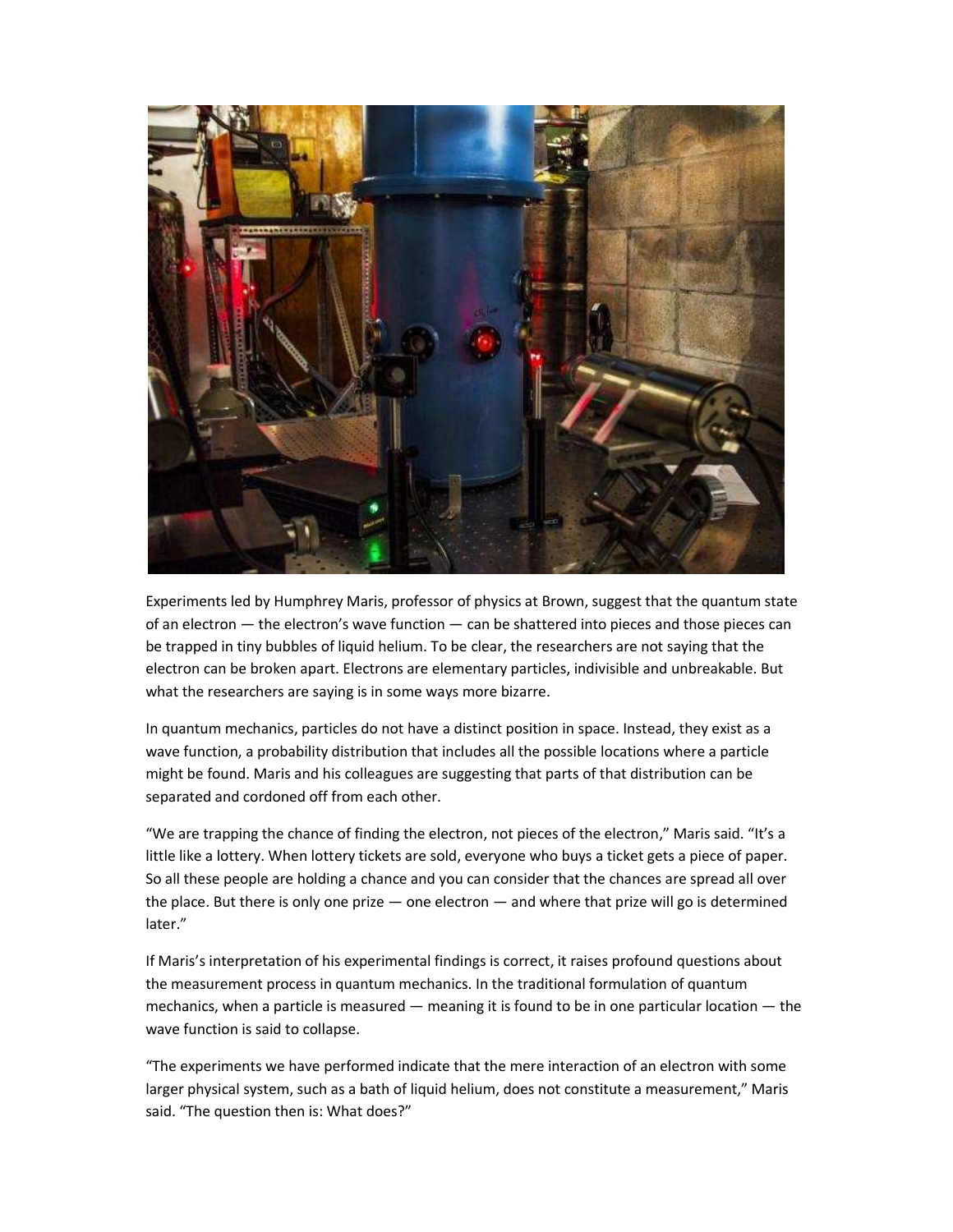And the fact that the wave function can be split into two or more bubbles is strange as well. If a detector finds the electron in one bubble, what happens to the other bubble?

"It really raises all kinds of interesting questions," Maris said.

#### **Electron bubbles**

Scientists have wondered for years about the strange behavior of electrons in liquid helium cooled to near absolute zero. When an electron enters the liquid, it repels surrounding helium atoms, forming a bubble in the liquid about 3.6 nanometers across. The size of the bubble is determined by the pressure of the electron pushing against the surface tension of the helium. The strangeness, however, arises in experiments dating back to the 1960s looking at how the bubbles move.

In the experiments, a pulse of electrons enters the top of a helium-filled tube, and a detector registers the electric charge delivered when electron bubbles reach the bottom of the tube. Because the bubbles have a well-defined size, they should all experience the same amount of drag as they move, and should therefore arrive at the detector at the same time. But that's not what happens. Experiments have detected unidentified objects that reach the detector before the normal electron bubbles. Over the years, scientists have cataloged 14 distinct objects of different sizes, all of which seem to move faster than an electron bubble would be expected to move.

"They've been a mystery ever since they were first detected," Maris said. "Nobody has a good explanation."

Several possibilities have been proposed. The unknown objects could be impurities in the helium charged particles knocked free from the walls of the container. Another possibility is that the objects could be helium ions — helium atoms that have picked up one

or more extra electrons, which produce a negative charge at the detector.

But Maris and his colleagues, including Nobel laureate and Brown physicist Leon Cooper, believe a new set of experiments puts those explanations to rest.

#### **New experiments**

The researchers performed a series of electron bubble mobility experiments with much greater sensitivity than previous efforts. They were able to detect all 14 of the objects from previous work, plus four additional objects that appeared frequently over the course of the experiments. But in addition to those 18 objects that showed up frequently, the study revealed countless additional objects that appeared more rarely.

In effect, Maris says, it appears there aren't just 18 objects, but an effectively infinite number of them, with a "continuous distribution of sizes" up to the size of the normal electron bubble.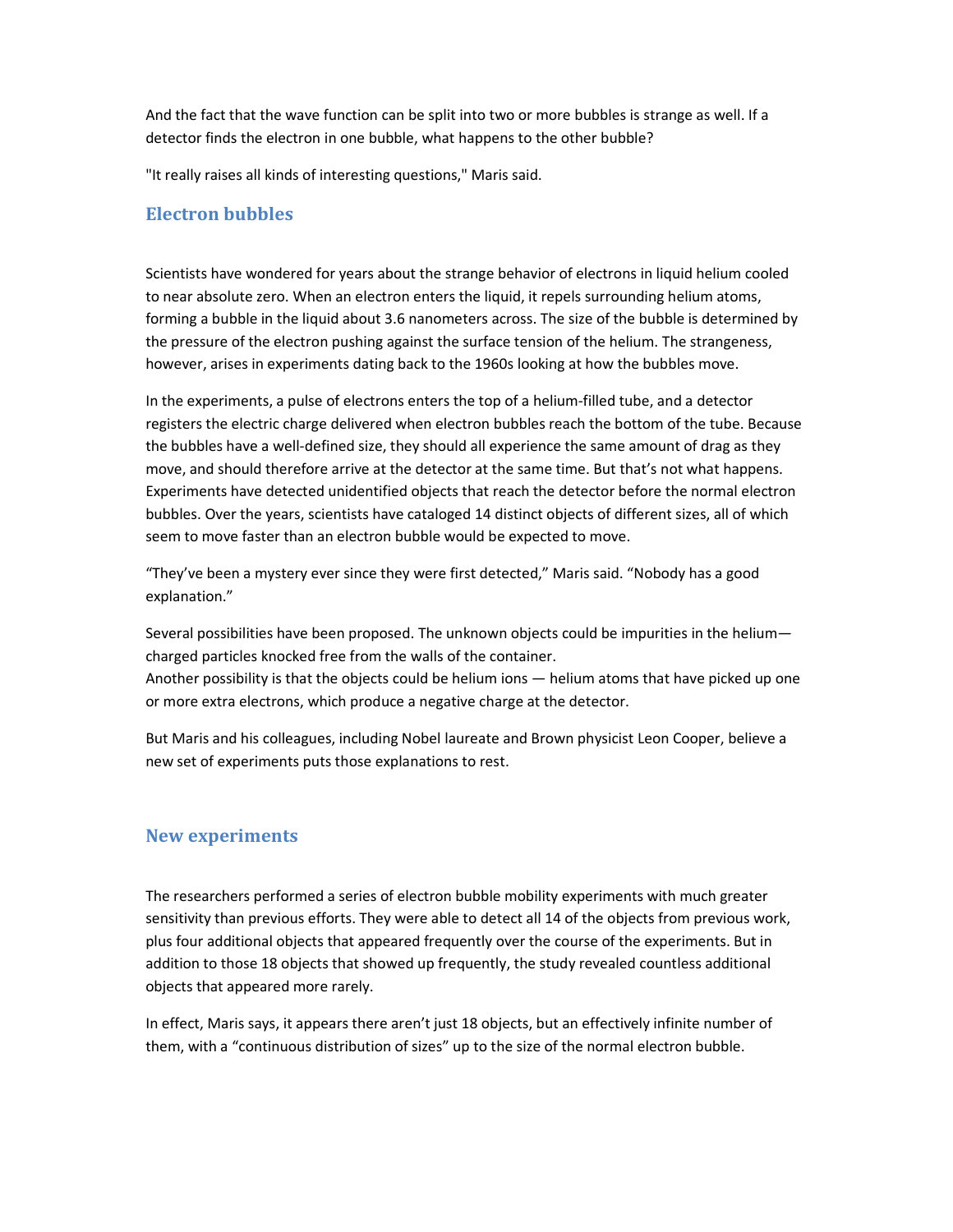"That puts a dagger in the idea that these are impurities or helium ions," Maris said. "It would be hard to imagine that there would be that many impurities, or that many previously unknown helium ions."

The only way the researchers can think of to explain the results is through "fission" of the wave function. In certain situations, the researchers surmise, electron wave functions break apart upon entering the liquid, and pieces of the wave function are caught in separate bubbles. Because the bubbles contain less than the full wave function, they're smaller than normal electron bubbles and therefore move faster.

In their new paper, Maris and his team lay out a mechanism by which fission could happen that is supported by quantum theory and is in good agreement with the experimental results. The mechanism involves a concept in quantum mechanics known as reflection above the barrier.

In the case of electrons and helium, it works like this: When an electron hits the surface of the liquid helium, there's some chance that it will cross into the liquid, and some chance that it will bounce off and carom away. In quantum mechanics, those possibilities are expressed as part of the wave function crossing the barrier, and part of it being reflected. Perhaps the small electron bubbles are formed by the portion of the wave function that goes through the surface. The size of the bubble depends on how much wave function goes through, which would explain the continuous distribution of small electron bubble sizes detected in the experiments.

The idea that part of the wave function is reflected at a barrier is standard quantum mechanics, Cooper said. "I don't think anyone would argue with that," he said. "The non-standard part is that the piece of the wave function that goes through can have a physical effect by influencing the size of the bubble. That is what is radically new here."

Further, the researchers propose what happens after the wave function enters the liquid. It's a bit like putting a droplet of oil in a puddle of water. "Sometime your drop of oil forms one bubble," Maris said, "Sometimes it forms two, sometimes 100."

There are elements within quantum theory that suggest a tendency for the wave function to break up into specific sizes. By Maris's calculations, the specific sizes one might expect to see correspond roughly to the 18 frequently occurring electron bubble sizes.

"We think this offers the best explanation for what we see in the experiments," Maris said. We've got this body of data that goes back 40 years. The experiments are not wrong; they've been done by multiple people. We have a tradition called Occam's razor, where we try to come up with the simplest explanation. This, so far as we can tell, is it."

But it does raise some interesting questions that sit on the border of science and philosophy. For example, it's necessary to assume that the helium does not make a measurement of the actual position of the electron. If it did, any bubble found not to contain the electron would, in theory, simply disappear. And that, Maris says, points to one of the deepest mysteries of quantum theory.

"No one is sure what actually constitutes a measurement. Perhaps physicists can agree that someone with a Ph.D. wearing a white coat sitting in the lab of a famous university can make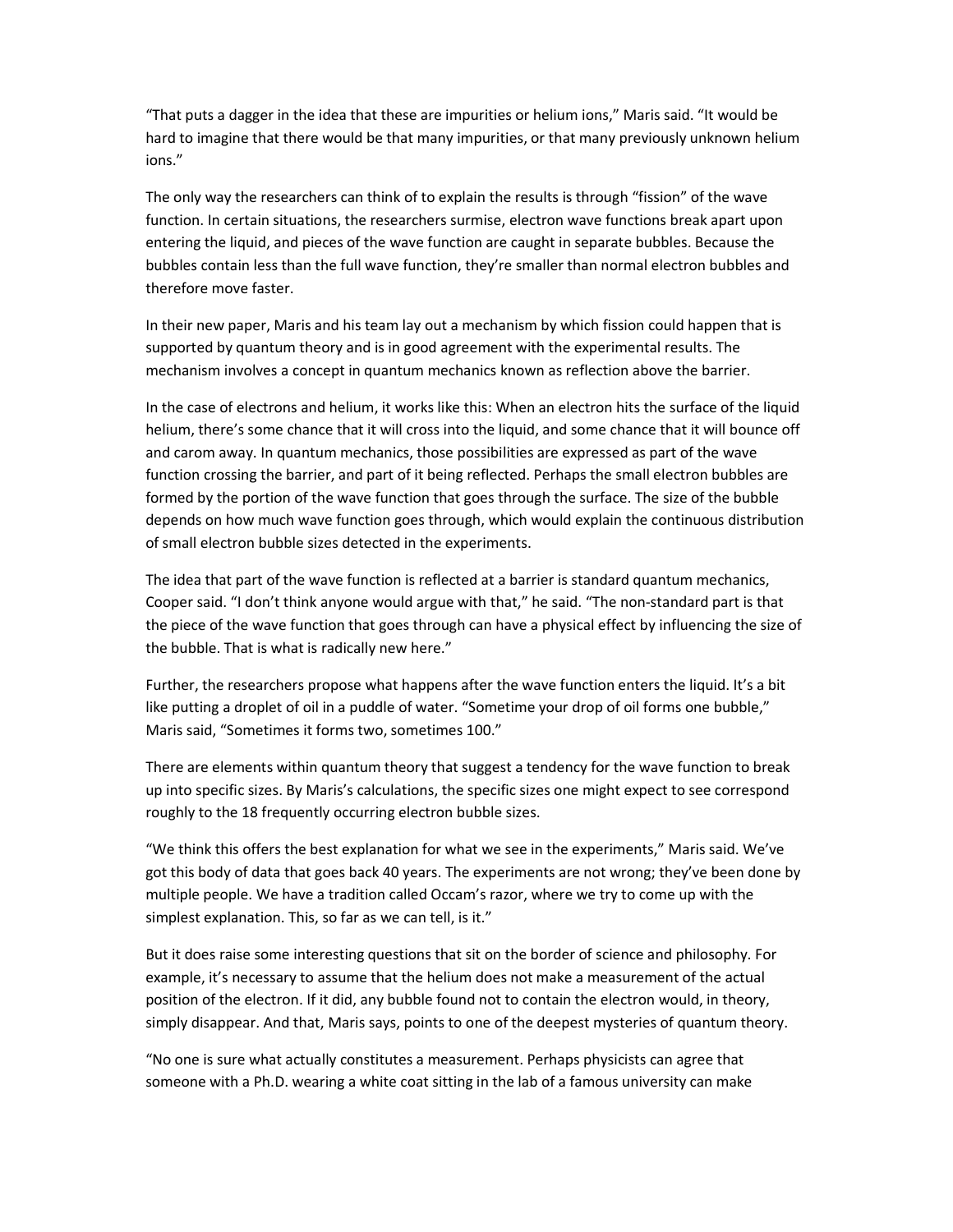measurements. But what about somebody who really isn't sure what they are doing? Is consciousness required? We don't really know."

Authors on the paper in addition to Maris were former Brown postdoctoral researcher Wanchun Wei, graduate student Zhuolin Xie, and George Seidel, professor emeritus of physics. [4]

## **The Bridge**

The accelerating electrons explain not only the Maxwell Equations and the Special Relativity, but the Heisenberg Uncertainty Relation, the wave particle duality and the electron's spin also, building the bridge between the Classical and Quantum Theories. [1]

#### **Accelerating charges**

The moving charges are self maintain the electromagnetic field locally, causing their movement and this is the result of their acceleration under the force of this field. In the classical physics the charges will distributed along the electric current so that the electric potential lowering along the current, by linearly increasing the way they take every next time period because this accelerated motion. The same thing happens on the atomic scale giving a dp impulse difference and a dx way difference between the different part of the not point like particles.

#### **Relativistic effect**

Another bridge between the classical and quantum mechanics in the realm of relativity is that the charge distribution is lowering in the reference frame of the accelerating charges linearly: ds/dt = at (time coordinate), but in the reference frame of the current it is parabolic:  $s = a/2 t^2$  (geometric coordinate).

## **Heisenberg Uncertainty Relation**

In the atomic scale the Heisenberg uncertainty relation gives the same result, since the moving electron in the atom accelerating in the electric field of the proton, causing a charge distribution on delta x position difference and with a delta p momentum difference such a way that they product is about the half Planck reduced constant. For the proton this delta x much less in the nucleon, than in the orbit of the electron in the atom, the delta p is much higher because of the greater proton mass.

This means that the electron and proton are not point like particles, but has a real charge distribution.

## **Wave – Particle Duality**

The accelerating electrons explains the wave – particle duality of the electrons and photons, since the elementary charges are distributed on delta x position with delta p impulse and creating a wave packet of the electron. The photon gives the electromagnetic particle of the mediating force of the electrons electromagnetic field with the same distribution of wavelengths.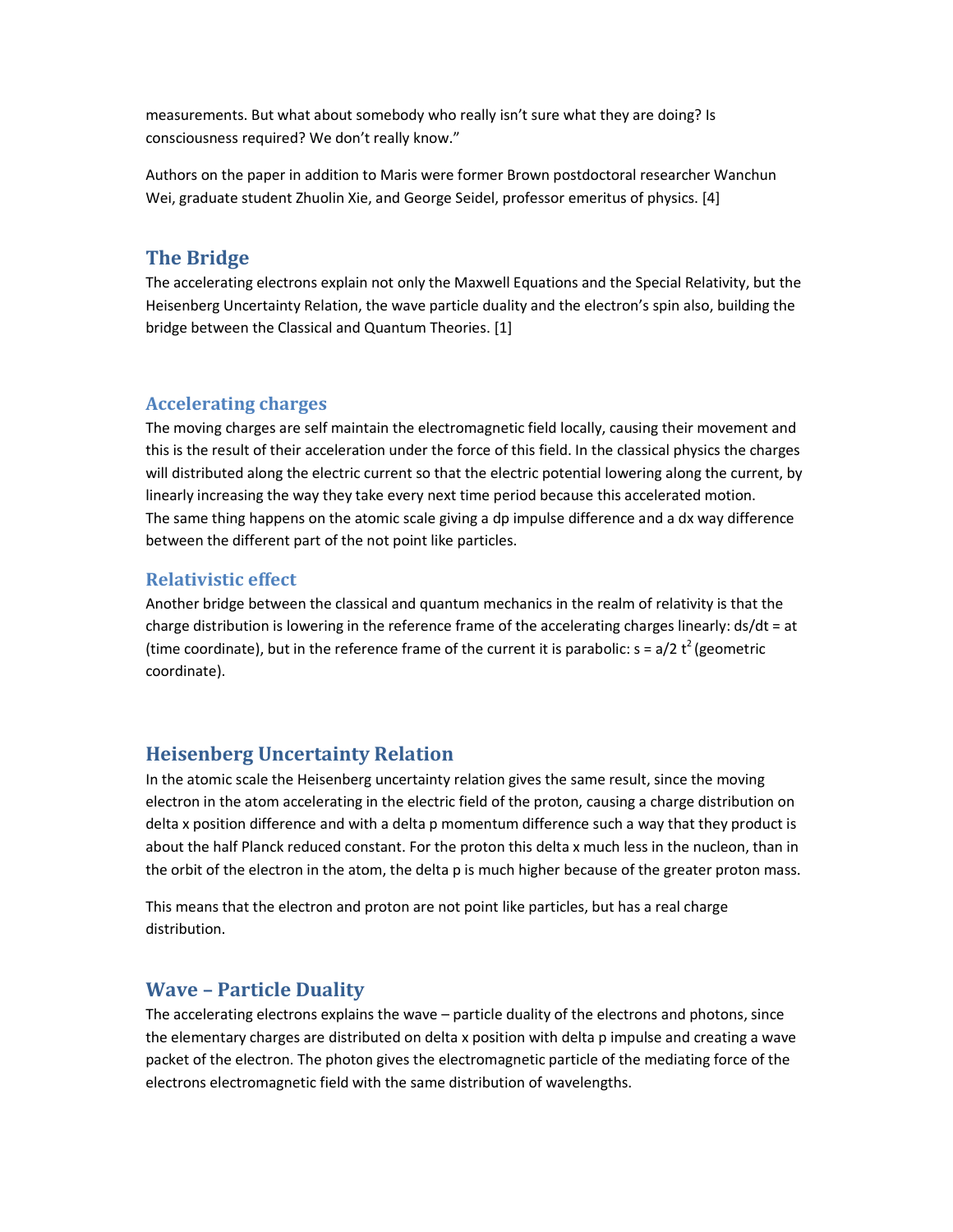## **Atomic model**

The constantly accelerating electron in the Hydrogen atom is moving on the equipotential line of the proton and it's kinetic and potential energy will be constant. Its energy will change only when it is changing its way to another equipotential line with another value of potential energy or getting free with enough kinetic energy. This means that the Rutherford-Bohr atomic model is right and only that changing acceleration of the electric charge causes radiation, not the steady acceleration. The steady acceleration of the charges only creates a centric parabolic steady electric field around the charge, the magnetic field. This gives the magnetic moment of the atoms, summing up the proton and electron magnetic moments caused by their circular motions and spins.

# **The Relativistic Bridge**

Commonly accepted idea that the relativistic effect on the particle physics it is the fermions' spin another unresolved problem in the classical concepts. If the electric charges can move only with accelerated motions in the self maintaining electromagnetic field, once upon a time they would reach the velocity of the electromagnetic field. The resolution of this problem is the spinning particle, constantly accelerating and not reaching the velocity of light because the acceleration is radial. One origin of the Quantum Physics is the Planck Distribution Law of the electromagnetic oscillators, giving equal intensity for 2 different wavelengths on any temperature. Any of these two wavelengths will give equal intensity diffraction patterns, building different asymmetric constructions, for example proton - electron structures (atoms), molecules, etc. Since the particles are centers of diffraction patterns they also have particle – wave duality as the electromagnetic waves have. [2]

# **The weak interaction**

The weak interaction transforms an electric charge in the diffraction pattern from one side to the other side, causing an electric dipole momentum change, which violates the CP and time reversal symmetry. The Electroweak Interaction shows that the Weak Interaction is basically electromagnetic in nature. The arrow of time shows the entropy grows by changing the temperature dependent diffraction patterns of the electromagnetic oscillators.

Another important issue of the quark model is when one quark changes its flavor such that a linear oscillation transforms into plane oscillation or vice versa, changing the charge value with 1 or -1. This kind of change in the oscillation mode requires not only parity change, but also charge and time changes (CPT symmetry) resulting a right handed anti-neutrino or a left handed neutrino.

The right handed anti-neutrino and the left handed neutrino exist only because changing back the quark flavor could happen only in reverse, because they are different geometrical constructions, the u is 2 dimensional and positively charged and the d is 1 dimensional and negatively charged. It needs also a time reversal, because anti particle (anti neutrino) is involved.

The neutrino is a 1/2spin creator particle to make equal the spins of the weak interaction, for example neutron decay to 2 fermions, every particle is fermions with ½ spin. The weak interaction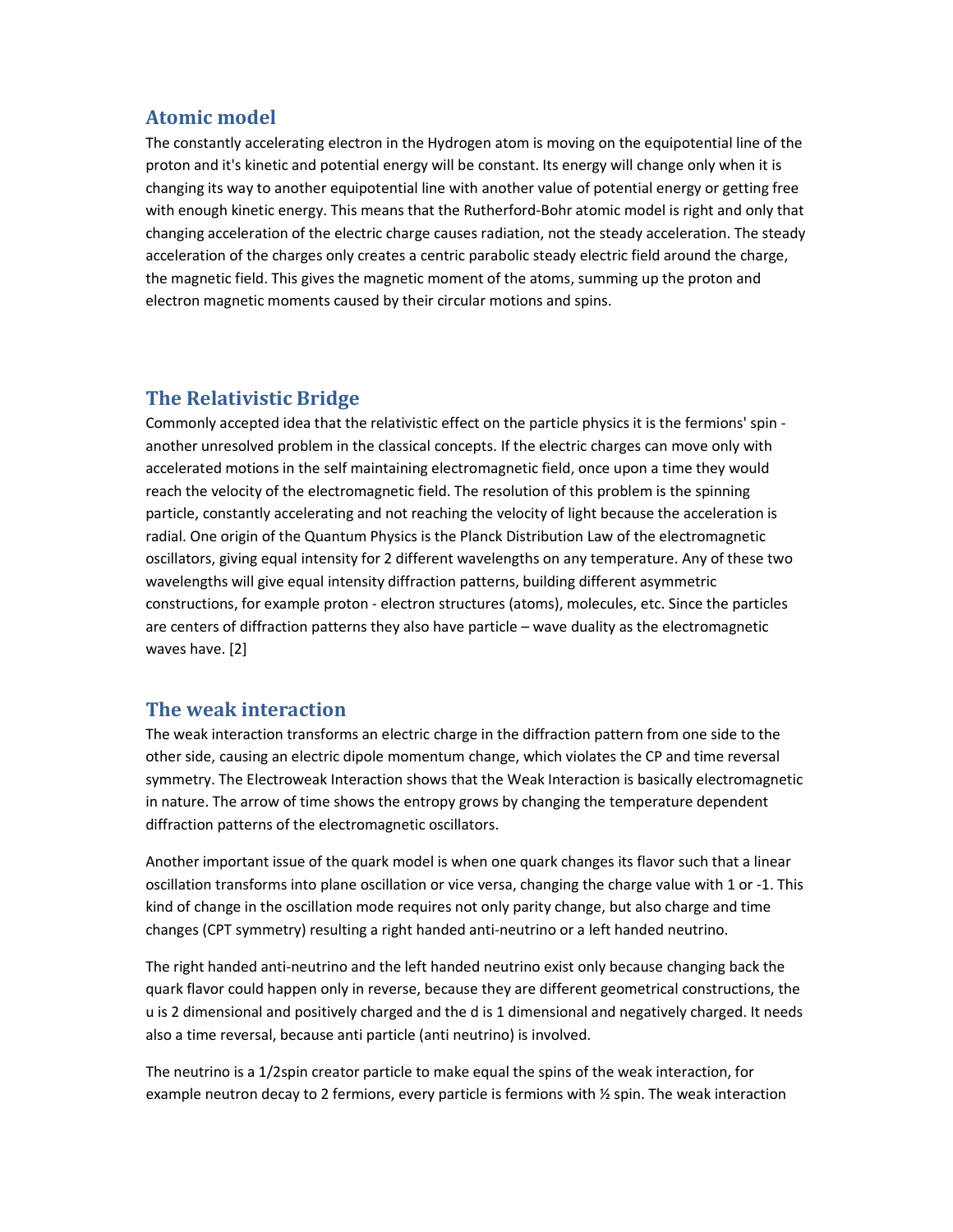changes the entropy since more or less particles will give more or less freedom of movement. The entropy change is a result of temperature change and breaks the equality of oscillator diffraction intensity of the Maxwell–Boltzmann statistics. This way it changes the time coordinate measure and makes possible a different time dilation as of the special relativity.

The limit of the velocity of particles as the speed of light appropriate only for electrical charged particles, since the accelerated charges are self maintaining locally the accelerating electric force. The neutrinos are CP symmetry breaking particles compensated by time in the CPT symmetry, that is the time coordinate not works as in the electromagnetic interactions, consequently the speed of neutrinos is not limited by the speed of light.

The weak interaction T-asymmetry is in conjunction with the T-asymmetry of the second law of thermodynamics, meaning that locally lowering entropy (on extremely high temperature) causes the weak interaction, for example the Hydrogen fusion. Probably because it is a spin creating movement changing linear oscillation to 2 dimensional oscillation by changing d to u quark and creating anti neutrino going back in time relative to the proton and electron created from the neutron, it seems that the anti neutrino fastest then the velocity of the photons created also in this weak interaction?

A quark flavor changing shows that it is a reflection changes movement and the CP- and T- symmetry breaking!!! This flavor changing oscillation could prove that it could be also on higher level such as atoms, molecules, probably big biological significant molecules and responsible on the aging of the life.

Important to mention that the weak interaction is always contains particles and antiparticles, where the neutrinos (antineutrinos) present the opposite side. It means by Feynman's interpretation that these particles present the backward time and probably because this they seem to move faster than the speed of light in the reference frame of the other side.

Finally since the weak interaction is an electric dipole change with ½ spin creating; it is limited by the velocity of the electromagnetic wave, so the neutrino's velocity cannot exceed the velocity of light.

#### **The General Weak Interaction**

The Weak Interactions T-asymmetry is in conjunction with the T-asymmetry of the Second Law of Thermodynamics, meaning that locally lowering entropy (on extremely high temperature) causes for example the Hydrogen fusion. The arrow of time by the Second Law of Thermodynamics shows the increasing entropy and decreasing information by the Weak Interaction, changing the temperature dependent diffraction patterns. A good example of this is the neutron decay, creating more particles with less known information about them.

The neutrino oscillation of the Weak Interaction shows that it is a general electric dipole change and it is possible to any other temperature dependent entropy and information changing diffraction pattern of atoms, molecules and even complicated biological living structures.

We can generalize the weak interaction on all of the decaying matter constructions, even on the biological too. This gives the limited lifetime for the biological constructions also by the arrow of time. There should be a new research space of the Quantum Information Science the 'general neutrino oscillation' for the greater then subatomic matter structures as an electric dipole change. There is also connection between statistical physics and evolutionary biology, since the arrow of time is working in the biological evolution also.

The Fluctuation Theorem says that there is a probability that entropy will flow in a direction opposite to that dictated by the Second Law of Thermodynamics. In this case the Information is growing that is the matter formulas are emerging from the chaos. So the Weak Interaction has two directions, samples for one direction is the Neutron decay, and Hydrogen fusion is the opposite direction.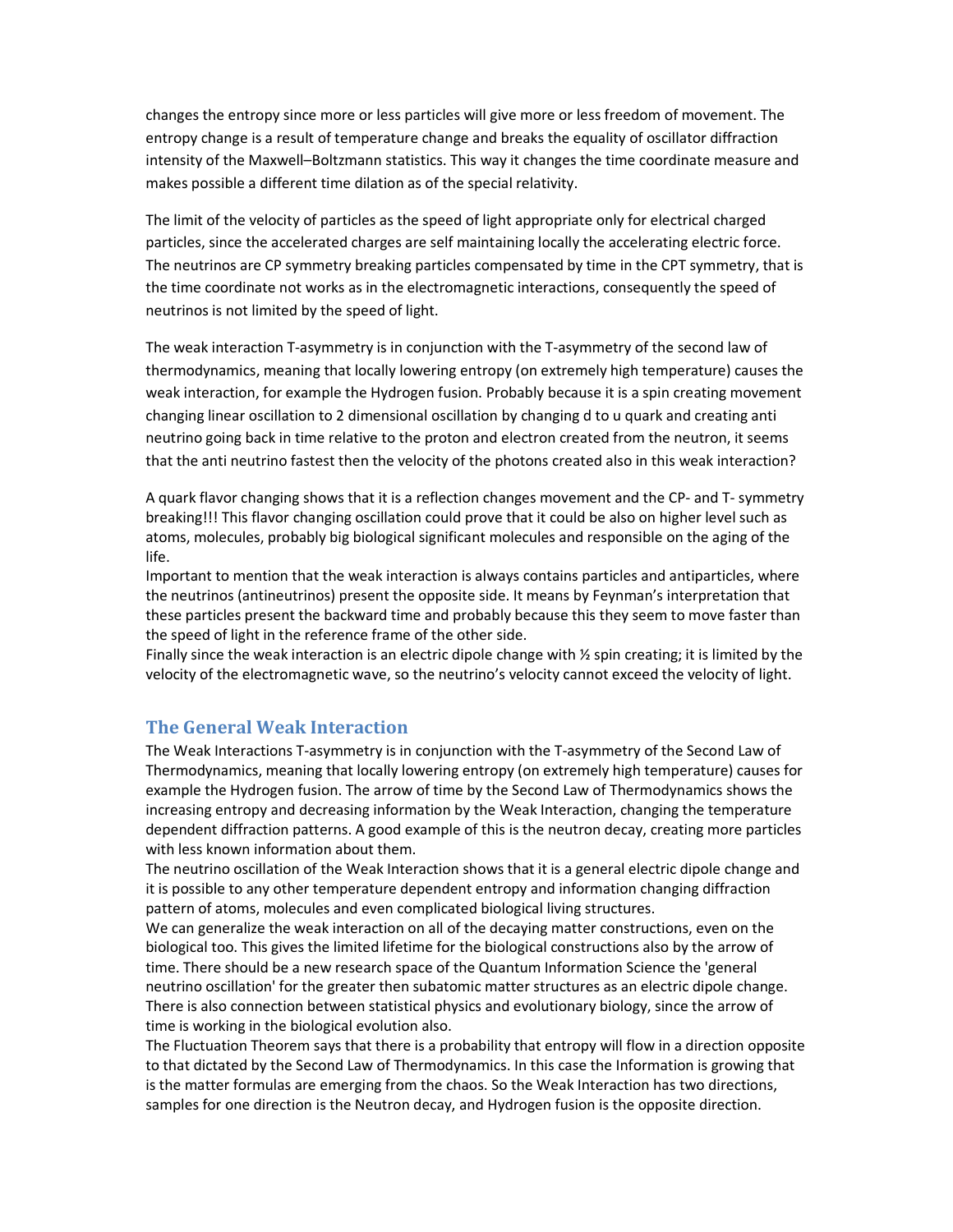## **Fermions and Bosons**

The fermions are the diffraction patterns of the bosons such a way that they are both sides of the same thing.

## **Van Der Waals force**

Named after the Dutch scientist Johannes Diderik van der Waals – who first proposed it in 1873 to explain the behaviour of gases – it is a very weak force that only becomes relevant when atoms and molecules are very close together. Fluctuations in the electronic cloud of an atom mean that it will have an instantaneous dipole moment. This can induce a dipole moment in a nearby atom, the result being an attractive dipole–dipole interaction.

# **Electromagnetic inertia and mass**

#### **Electromagnetic Induction**

Since the magnetic induction creates a negative electric field as a result of the changing acceleration, it works as an electromagnetic inertia, causing an electromagnetic mass. [1]

## **Relativistic change of mass**

The increasing mass of the electric charges the result of the increasing inductive electric force acting against the accelerating force. The decreasing mass of the decreasing acceleration is the result of the inductive electric force acting against the decreasing force. This is the relativistic mass change explanation, especially importantly explaining the mass reduction in case of velocity decrease.

#### **The frequency dependence of mass**

Since  $E = h\nu$  and  $E = mc^2$ ,  $m = h\nu$  / $c^2$  that is the  $m$  depends only on the  $\nu$  frequency. It means that the mass of the proton and electron are electromagnetic and the result of the electromagnetic induction, caused by the changing acceleration of the spinning and moving charge! It could be that the *m<sup>o</sup>* inertial mass is the result of the spin, since this is the only accelerating motion of the electric charge. Since the accelerating motion has different frequency for the electron in the atom and the proton, they masses are different, also as the wavelengths on both sides of the diffraction pattern, giving equal intensity of radiation.

#### **Electron – Proton mass rate**

The Planck distribution law explains the different frequencies of the proton and electron, giving equal intensity to different lambda wavelengths! Also since the particles are diffraction patterns they have some closeness to each other – can be seen as a gravitational force. [2]

There is an asymmetry between the mass of the electric charges, for example proton and electron, can understood by the asymmetrical Planck Distribution Law. This temperature dependent energy distribution is asymmetric around the maximum intensity, where the annihilation of matter and antimatter is a high probability event. The asymmetric sides are creating different frequencies of electromagnetic radiations being in the same intensity level and compensating each other. One of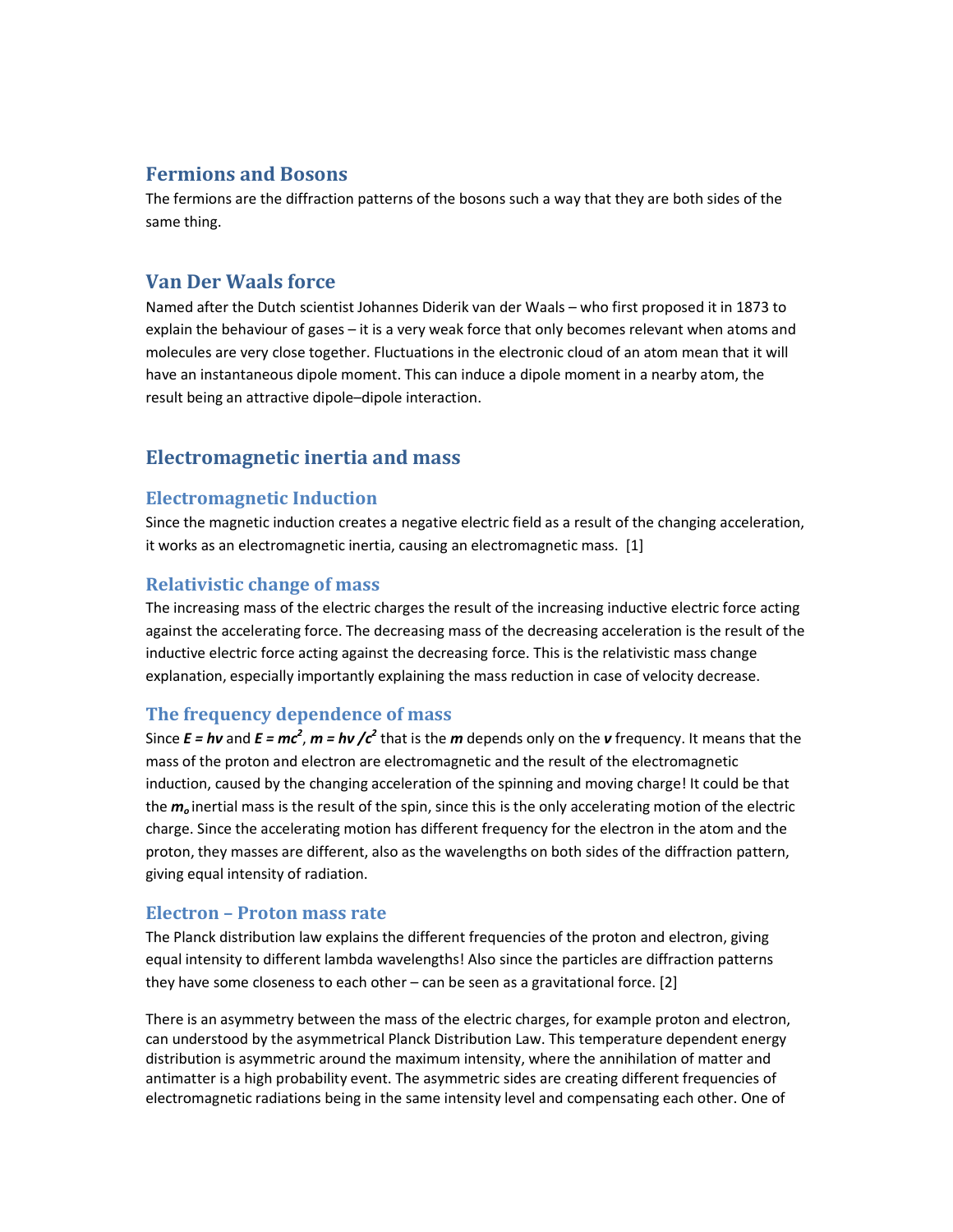these compensating ratios is the electron – proton mass ratio. The lower energy side has no compensating intensity level, it is the dark energy and the corresponding matter is the dark matter.

## **Gravity from the point of view of quantum physics**

#### **The Gravitational force**

The gravitational attractive force is basically a magnetic force.

The same electric charges can attract one another by the magnetic force if they are moving parallel in the same direction. Since the electrically neutral matter is composed of negative and positive charges they need 2 photons to mediate this attractive force, one per charges. The Bing Bang caused parallel moving of the matter gives this magnetic force, experienced as gravitational force.

Since graviton is a tensor field, it has spin = 2, could be 2 photons with spin = 1 together.

You can think about photons as virtual electron – positron pairs, obtaining the necessary virtual mass for gravity.

The mass as seen before a result of the diffraction, for example the proton – electron mass rate Mp=1840 Me. In order to move one of these diffraction maximum (electron or proton) we need to intervene into the diffraction pattern with a force appropriate to the intensity of this diffraction maximum, means its intensity or mass.

The Big Bang caused acceleration created radial currents of the matter, and since the matter is composed of negative and positive charges, these currents are creating magnetic field and attracting forces between the parallel moving electric currents. This is the gravitational force experienced by the matter, and also the mass is result of the electromagnetic forces between the charged particles. The positive and negative charged currents attracts each other or by the magnetic forces or by the much stronger electrostatic forces!?

The gravitational force attracting the matter, causing concentration of the matter in a small space and leaving much space with low matter concentration: dark matter and energy. There is an asymmetry between the mass of the electric charges, for example proton and electron, can understood by the asymmetrical Planck Distribution Law. This temperature dependent energy distribution is asymmetric around the maximum intensity, where the annihilation of matter and antimatter is a high probability event. The asymmetric sides are creating different frequencies of electromagnetic radiations being in the same intensity level and compensating each other. One of these compensating ratios is the electron – proton mass ratio. The lower energy side has no compensating intensity level, it is the dark energy and the corresponding matter is the dark matter.

#### **The Higgs boson**

By March 2013, the particle had been proven to behave, interact and decay in many of the expected ways predicted by the Standard Model, and was also tentatively confirmed to have + parity and zero spin, two fundamental criteria of a Higgs boson, making it also the first known scalar particle to be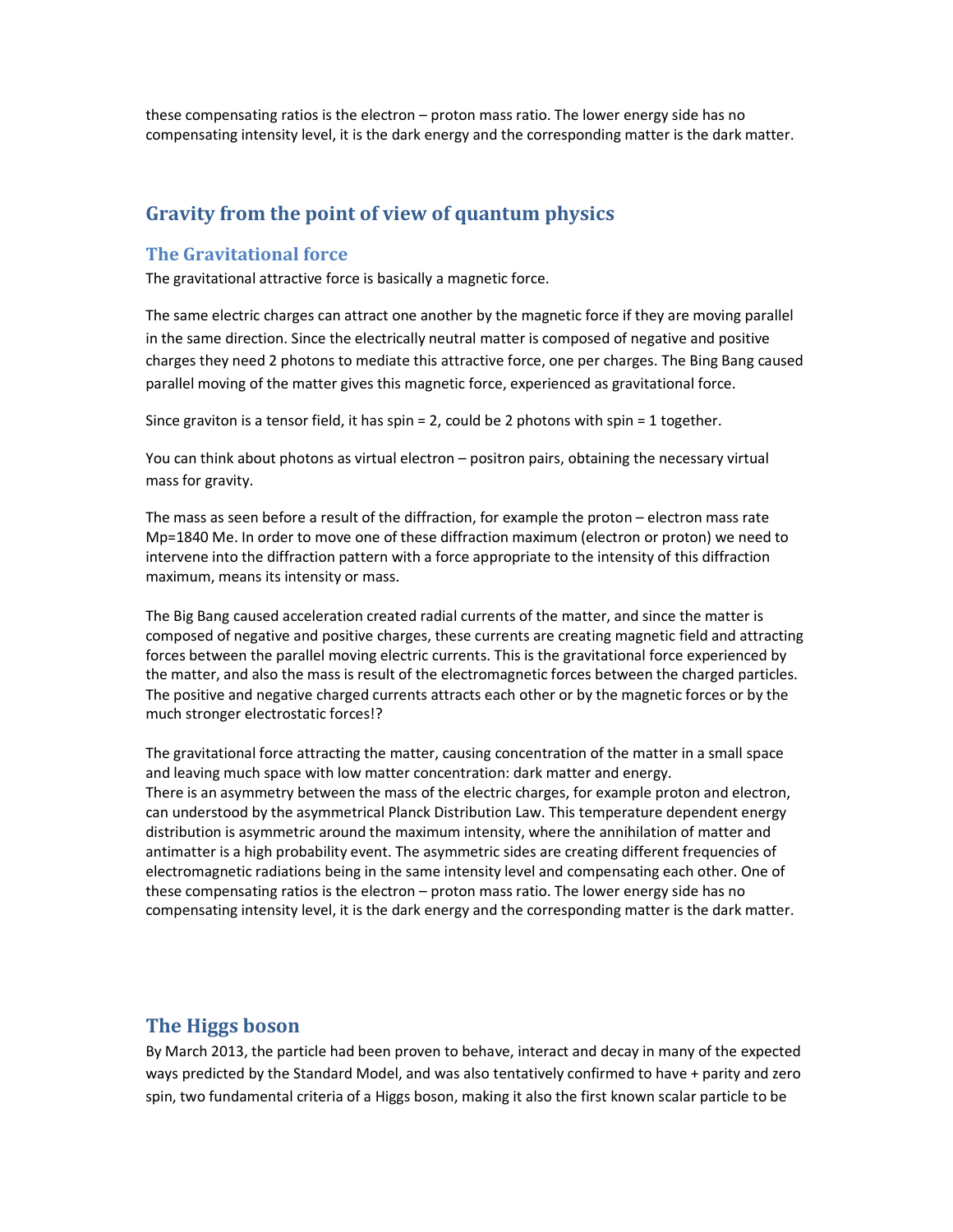discovered in nature, although a number of other properties were not fully proven and some partial results do not yet precisely match those expected; in some cases data is also still awaited or being analyzed.

Since the Higgs boson is necessary to the W and Z bosons, the dipole change of the Weak interaction and the change in the magnetic effect caused gravitation must be conducted. The Wien law is also important to explain the Weak interaction, since it describes the  $T_{\text{max}}$  change and the diffraction patterns change. [2]

## **Higgs mechanism and Quantum Gravity**

The magnetic induction creates a negative electric field, causing an electromagnetic inertia. Probably it is the mysterious Higgs field giving mass to the charged particles? We can think about the photon as an electron-positron pair, they have mass. The neutral particles are built from negative and positive charges, for example the neutron, decaying to proton and electron. The wave – particle duality makes sure that the particles are oscillating and creating magnetic induction as an inertial mass, explaining also the relativistic mass change. Higher frequency creates stronger magnetic induction, smaller frequency results lesser magnetic induction. It seems to me that the magnetic induction is the secret of the Higgs field.

In particle physics, the Higgs mechanism is a kind of mass generation mechanism, a process that gives mass to elementary particles. According to this theory, particles gain mass by interacting with the Higgs field that permeates all space. More precisely, the Higgs mechanism endows gauge bosons in a gauge theory with mass through absorption of Nambu–Goldstone bosons arising in spontaneous symmetry breaking.

The simplest implementation of the mechanism adds an extra Higgs field to the gauge theory. The spontaneous symmetry breaking of the underlying local symmetry triggers conversion of components of this Higgs field to Goldstone bosons which interact with (at least some of) the other fields in the theory, so as to produce mass terms for (at least some of) the gauge bosons. This mechanism may also leave behind elementary scalar (spin-0) particles, known as Higgs bosons.

In the Standard Model, the phrase "Higgs mechanism" refers specifically to the generation of masses for the W<sup>±</sup>, and Z weak gauge bosons through electroweak symmetry breaking. The Large Hadron Collider at CERN announced results consistent with the Higgs particle on July 4, 2012 but stressed that further testing is needed to confirm the Standard Model.

## **What is the Spin?**

So we know already that the new particle has spin zero or spin two and we could tell which one if we could detect the polarizations of the photons produced. Unfortunately this is difficult and neither ATLAS nor CMS are able to measure polarizations. The only direct and sure way to confirm that the particle is indeed a scalar is to plot the angular distribution of the photons in the rest frame of the centre of mass. A spin zero particles like the Higgs carries no directional information away from the original collision so the distribution will be even in all directions. This test will be possible when a much larger number of events have been observed. In the mean time we can settle for less certain indirect indicators.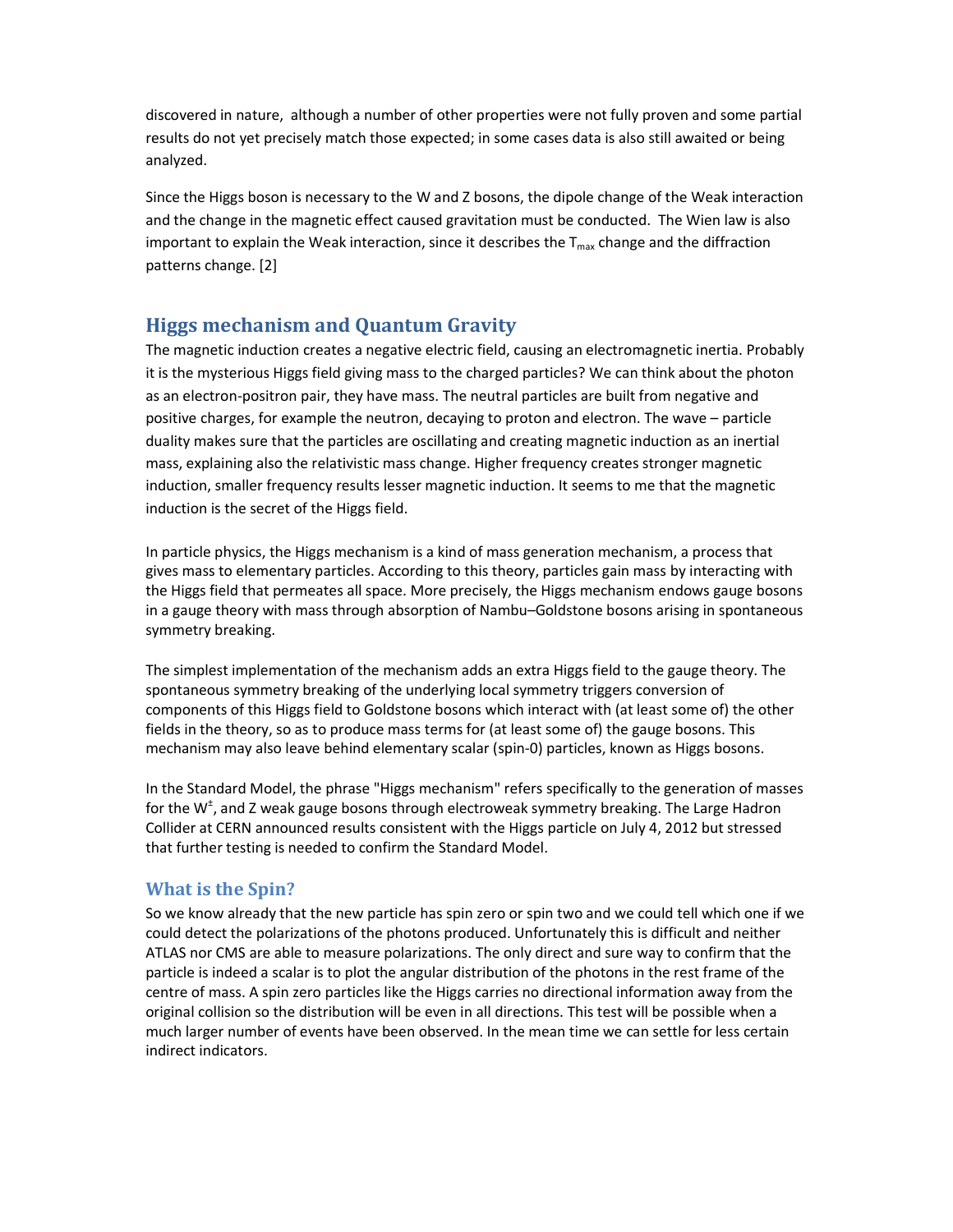#### **The Graviton**

In physics, the graviton is a hypothetical elementary particle that mediates the force of gravitation in the framework of quantum field theory. If it exists, the graviton is expected to be massless (because the gravitational force appears to have unlimited range) and must be a spin-2 boson. The spin follows from the fact that the source of gravitation is the stress-energy tensor, a second-rank tensor (compared to electromagnetism's spin-1 photon, the source of which is the four-current, a first-rank tensor). Additionally, it can be shown that any massless spin-2 field would give rise to a force indistinguishable from gravitation, because a massless spin-2 field must couple to (interact with) the stress-energy tensor in the same way that the gravitational field does. This result suggests that, if a massless spin-2 particle is discovered, it must be the graviton, so that the only experimental verification needed for the graviton may simply be the discovery of a massless spin-2 particle. [3]

## **Conclusions**

In research published Dec. 19 in Science Express, the team reported the most precise measurement to date of the electron's shape, improving it by a factor of more than 10 and showing the particle to be rounder than predicted by some extensions of the Standard Model, including some versions of Supersymmetry. This theory posits new types of particles that help account, for example, for dark matter, a mysterious substance estimated to make up most of the universe. [5] Electrons are elementary particles — indivisible, unbreakable. But new research suggests the electron's quantum state — the electron wave function — can be separated into many parts. That has some strange implications for the theory of quantum mechanics. [4] One of the most important conclusions is that the electric charges are moving in an accelerated way and even if their velocity is constant, they have an intrinsic acceleration anyway, the so called spin, since they need at least an intrinsic acceleration to make possible they movement . The bridge between the classical and quantum theory is based on this intrinsic acceleration of the spin, explaining also the Heisenberg Uncertainty Principle. The particle – wave duality of the electric charges and the photon makes certain that they are both sides of the same thing. Since graviton is a tensor field, it has spin = 2, could be 2 photons with spin = 1 together. Basing the gravitational force on the accelerating Universe caused magnetic force and the Planck Distribution Law of the electromagnetic waves caused diffraction gives us the basis to build a Unified Theory of the physical interactions.

## **References**

[1] The Magnetic field of the Electric current and the Magnetic induction

http://academia.edu/3833335/The Magnetic field of the Electric current

[2] 3 Dimensional String Theory

http://academia.edu/3834454/3\_Dimensional\_String\_Theory

[3] Graviton Production By Two Photon and Electron-Photon Processes In Kaluza-Klein Theories With Large Extra Dimensions

http://arxiv.org/abs/hep-ph/9909392

[4] Can the wave function of an electron be divided and trapped?